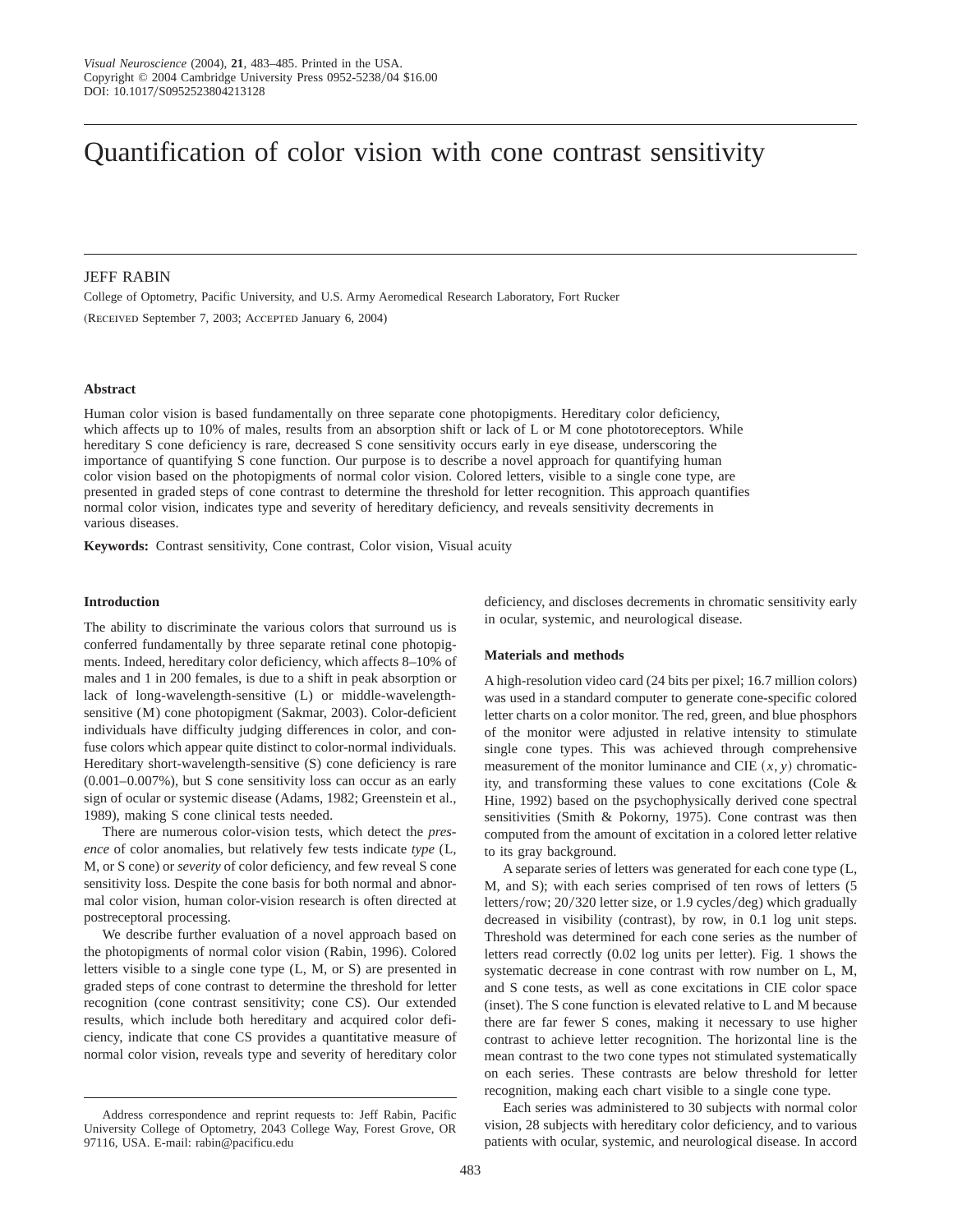

**Fig. 1.** The decrease in cone contrast with row number on the L, M, and S cone letter series. The inset shows cone excitations for each series in CIE color space.

with the Declaration of Helsinki, all subjects gave their informed consent after protocol approval by the Institutional Review Board.

#### **Results**

Figure 2 shows results for cone CS in individuals with normal color vision, and in those with hereditary color deficiency. The boxes represent mean values and the error bars show 99% confidence intervals for color normal subjects  $(\pm 3 \text{ SDs from the mean}).$ For comparison, individual results are shown for L cone (protan) and M cone (deutan) color-deficient subjects (filled and unfilled

diamonds). L cone deficient subjects show significantly decreased L cone CS, but normal M and S cone CS, making the specific diagnosis of protan deficiency unequivocal. M cone (deutan) deficient subjects show the reverse effect, with significantly reduced performance limited to the M cone test. The *type* of deficiency indicated by cone CS was in complete agreement with Nagel I anomaloscope findings. In all subjects with decreased M cone CS, the midpoint of the anomaloscopic matching range was shifted toward the green primary (consistent with deutan deficiency), and all subjects with decreased L cone CS showed a midpoint shift toward the red primary (consistent with protan deficiency; mean shift for all anomalous trichromats was 11 SDs from midpoint for color normals). The *severity* of hereditary color deficiency indicated by cone CS was correlated with performance on several tests of color vision, spanning a range of tasks. Log cone CS was inversely correlated with log anomaloscope matching range  $(r =$ 0.7,  $P$  < 0.001), FM 100 hue total error score ( $r = 0.65$ ,  $P$  < 0.001), D-15 error score, both normal ( $r = 0.37, P < 0.01$ ) and desaturated  $(r = 0.36, P \le 0.05)$ , and with the number of errors on Farnsworth Lantern ( $r = 0.65$ ,  $P < 0.001$ ) and PIP testing ( $r =$  $0.71, P \leq 0.001$ .

Fig. 3 shows decrements in cone CS observed in patients  $(n =$ 26) with various ocular conditions and diseases. Boxes and error bars represent the mean and 99% confidence interval  $(\pm 3$  SDs) for normal observers, and individual results are shown for patients with anomalous conditions spanning all levels of the visual system. Retinal conditions include age-related and traumatic macular disease, diabetic retinopathy, and central serous retinopathy; optic nerve conditions include glaucoma, nerve hypoplasia, and neuropathy; and visual pathway disorders include retrobulbar neuritis, multiple sclerosis, and amblyopia. Regardless of the site of disease, cone CS is decreased relative to normal values (mean decrease across all subjects and cone tests  $= 3.87$  SDs below the normal mean). The reduction in cone CS was observed despite normal findings on pseudoisochromatic plate testing, and with minimal decrease in vision (mean visual acuity  $= 20/25$ ), exemplifying the sensitivity of this approach. While more extensive color-vision testing would be valuable diagnostically and for comparison to cone CS, this was not feasible due to time and equip-



**Fig. 2.** Log cone CS is plotted against L, M, and S cone stimulation. Mean and 99% confidence interval  $(\pm 3$  SDs) is shown for normal observers, with individual results shown for color-deficient subjects.



**Fig. 3.** Log cone CS is plotted against cone stimulation for various ocular diseases which span levels of the visual system. See text for further details.